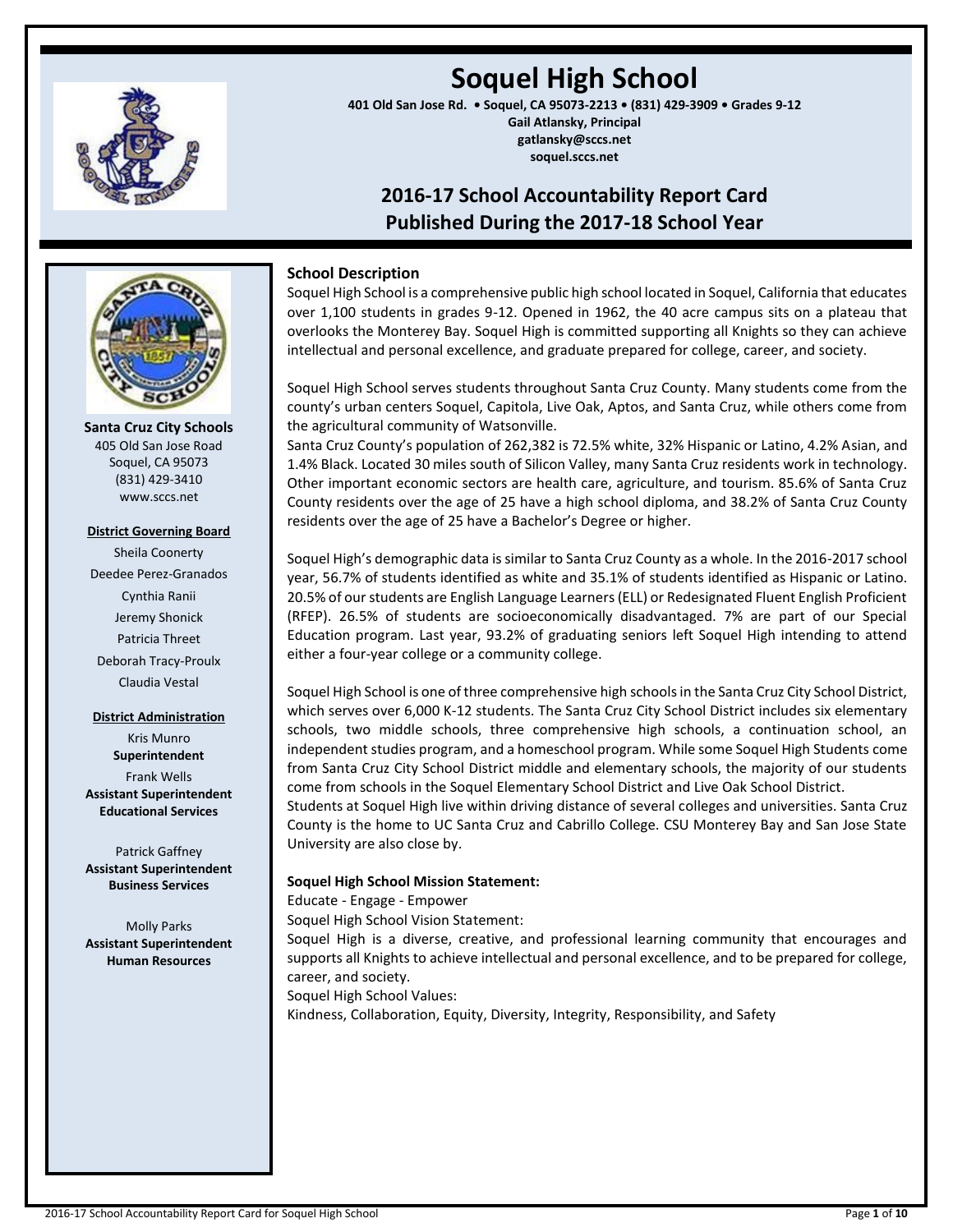# **About the SARC**

By February 1 of each year, every school in California is required by state law to publish a School Accountability Report Card (SARC). The SARC contains information about the condition and performance of each California public school. Under the Local Control Funding Formula (LCFF) all local educational agencies (LEAs) are required to prepare a Local Control and Accountability Plan (LCAP), which describes how they intend to meet annual school-specific goals for all pupils, with specific activities to address state and local priorities. Additionally, data reported in an LCAP is to be consistent with data reported in the SARC.

- For more information about SARC requirements, see the California Department of Education (CDE) SARC Web page at http://www.cde.ca.gov/ta/ac/sa/.
- For more information about the LCFF or LCAP, see the CDE LCFF Web page at http://www.cde.ca.gov/fg/aa/lc/.
- For additional information about the school, parents/guardians and community members should contact the school principal or the district office.

| 2016-17 Student Enrollment by Grade Level       |       |  |  |  |  |  |
|-------------------------------------------------|-------|--|--|--|--|--|
| <b>Number of Students</b><br><b>Grade Level</b> |       |  |  |  |  |  |
| Grade 9                                         | 301   |  |  |  |  |  |
| Grade 10                                        | 335   |  |  |  |  |  |
| Grade 11                                        | 237   |  |  |  |  |  |
| Grade 12                                        | 243   |  |  |  |  |  |
| <b>Total Enrollment</b>                         | 1,116 |  |  |  |  |  |

| 2016-17 Student Enrollment by Group        |                                    |  |  |  |  |
|--------------------------------------------|------------------------------------|--|--|--|--|
| Group                                      | <b>Percent of Total Enrollment</b> |  |  |  |  |
| <b>Black or African American</b>           | 0.7                                |  |  |  |  |
| American Indian or Alaska Native           | 0.4                                |  |  |  |  |
| Asian                                      | 2.3                                |  |  |  |  |
| <b>Filipino</b>                            | 1.5                                |  |  |  |  |
| <b>Hispanic or Latino</b>                  | 34.5                               |  |  |  |  |
| <b>Native Hawaiian or Pacific Islander</b> | 0.1                                |  |  |  |  |
| White                                      | 55.3                               |  |  |  |  |
| Two or More Races                          | 5.2                                |  |  |  |  |
| <b>Socioeconomically Disadvantaged</b>     | 33.3                               |  |  |  |  |
| <b>English Learners</b>                    | 5.5                                |  |  |  |  |
| <b>Students with Disabilities</b>          | 8                                  |  |  |  |  |
| lFoster Youth                              | 0.6                                |  |  |  |  |

# **A. Conditions of Learning**

#### **State Priority: Basic**

The SARC provides the following information relevant to the State priority: Basic (Priority 1):

- Degree to which teachers are appropriately assigned and fully credentialed in the subject area and for the pupils they are teaching;
- Pupils have access to standards-aligned instructional materials; and
- School facilities are maintained in good repair.

| <b>Teacher Credentials</b>                         |       |               |           |  |  |  |
|----------------------------------------------------|-------|---------------|-----------|--|--|--|
| Soquel High School                                 | 15-16 | $16 - 17$     | $17 - 18$ |  |  |  |
| <b>With Full Credential</b>                        | 49    | 48            | 52        |  |  |  |
| <b>Without Full Credential</b>                     | O     | $\mathcal{P}$ | 1         |  |  |  |
| <b>Teaching Outside Subject Area of Competence</b> | 1     |               |           |  |  |  |
| <b>Santa Cruz City Schools</b>                     | 15-16 | $16 - 17$     | $17 - 18$ |  |  |  |
| <b>With Full Credential</b>                        |       |               | 370       |  |  |  |
| <b>Without Full Credential</b>                     |       |               | 2         |  |  |  |
| <b>Teaching Outside Subject Area of Competence</b> |       |               | 9         |  |  |  |

| <b>Teacher Misassignments and Vacant Teacher Positions at this School</b> |  |  |  |  |  |  |  |  |
|---------------------------------------------------------------------------|--|--|--|--|--|--|--|--|
| Soquel High School<br>$17 - 18$<br>15-16<br>$16 - 17$                     |  |  |  |  |  |  |  |  |
| Teachers of English Learners                                              |  |  |  |  |  |  |  |  |
| <b>Total Teacher Misassignments</b>                                       |  |  |  |  |  |  |  |  |
| <b>Vacant Teacher Positions</b>                                           |  |  |  |  |  |  |  |  |

\* "Misassignments" refers to the number of positions filled by teachers who lack legal authorization to teach that grade level, subject area, student group, etc. Total Teacher Misassignments includes the number of Misassignments of Teachers of English Learners.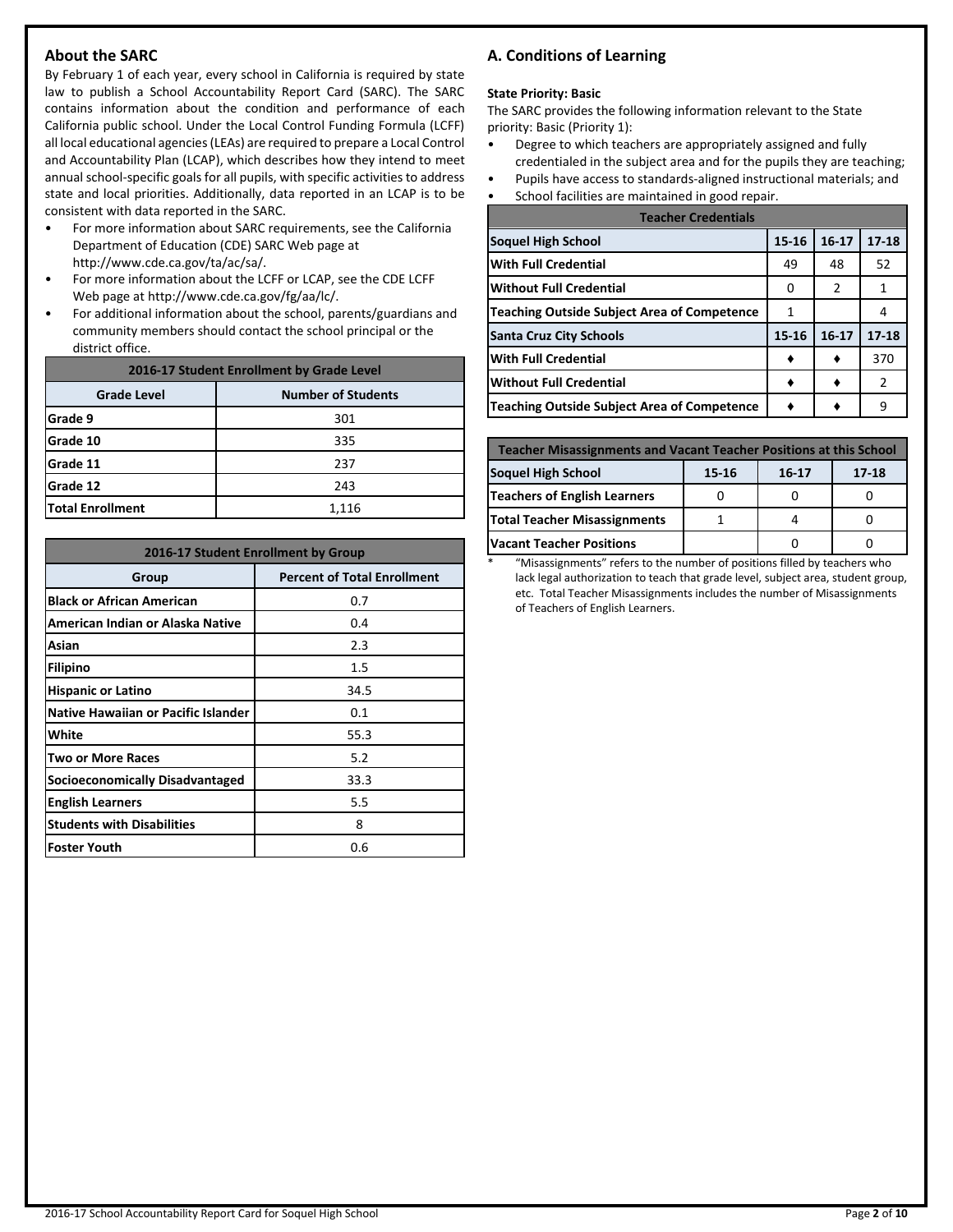# **Quality, Currency, Availability of Textbooks and Instructional Materials (School Year 2017-18)**

In all subject areas, our textbooks are the most recently approved by the State Board of Education and our Local Governing Agency.

| <b>Core Curriculum Area</b><br><b>Reading/Language Arts</b><br>Literature & Langage Arts - Holt<br>Adopted 2002<br>Shining Star - Pearson | <b>Textbooks and Instructional Materials/Year of Adoption</b> |
|-------------------------------------------------------------------------------------------------------------------------------------------|---------------------------------------------------------------|
|                                                                                                                                           |                                                               |
|                                                                                                                                           |                                                               |
| Adopted 2007                                                                                                                              |                                                               |
| English Yes! - McGraw-Hill<br>Adopted 2002                                                                                                |                                                               |
| The textbooks listed are from most recent adoption:<br>Percent of students lacking their own assigned textbook:                           | Yes<br>0%                                                     |
| <b>Mathematics</b><br>Algebra 1 - Houghton Mifflin<br>Adopted 2008                                                                        |                                                               |
| Algebra 2 - Houghton Mifflin<br>Adopted 2008                                                                                              |                                                               |
| Geometry - Houghton Mifflin<br>Adopted 2008                                                                                               |                                                               |
| Algebra Readiness - Houghton Mifflin<br>Adopted 2008                                                                                      |                                                               |
| The textbooks listed are from most recent adoption:<br>Percent of students lacking their own assigned textbook:                           | Yes<br>0%                                                     |
| <b>Science</b><br>Biology - Houghton Mifflin<br>Adopted 2007                                                                              |                                                               |
| Chemistry - Pearson Prentice Hall<br>Adopted 2007                                                                                         |                                                               |
| Physics (Cutnell & Johnson - 7th Ed.) - Wiley & Sons / People's Publishing<br>Adopted 2007                                                |                                                               |
| The textbooks listed are from most recent adoption:                                                                                       | Yes                                                           |
| Percent of students lacking their own assigned textbook:                                                                                  | 0%                                                            |
| <b>History-Social Science</b><br>Magruder's American Government - Pearson Prentice Hall<br>Adopted 2006                                   |                                                               |
| Economics: Principles in Action - Pearson Prentice Hall<br>Adopted 2006                                                                   |                                                               |
| The Americans: Reconstruction to the 21st C. - Houghton Mifflin<br>Adopted 2006                                                           |                                                               |
| World History: The Modern World - Pearson Prentice Hall<br>Adopted 2006                                                                   |                                                               |
| The textbooks listed are from most recent adoption:                                                                                       | Yes                                                           |
| Percent of students lacking their own assigned textbook:                                                                                  | 0%                                                            |
| <b>Foreign Language</b><br>The textbooks listed are from most recent adoption:                                                            | Yes                                                           |
| Percent of students lacking their own assigned textbook:                                                                                  | 0%                                                            |
| Health<br>The textbooks listed are from most recent adoption:                                                                             | Yes                                                           |
| Percent of students lacking their own assigned textbook:                                                                                  | 0%                                                            |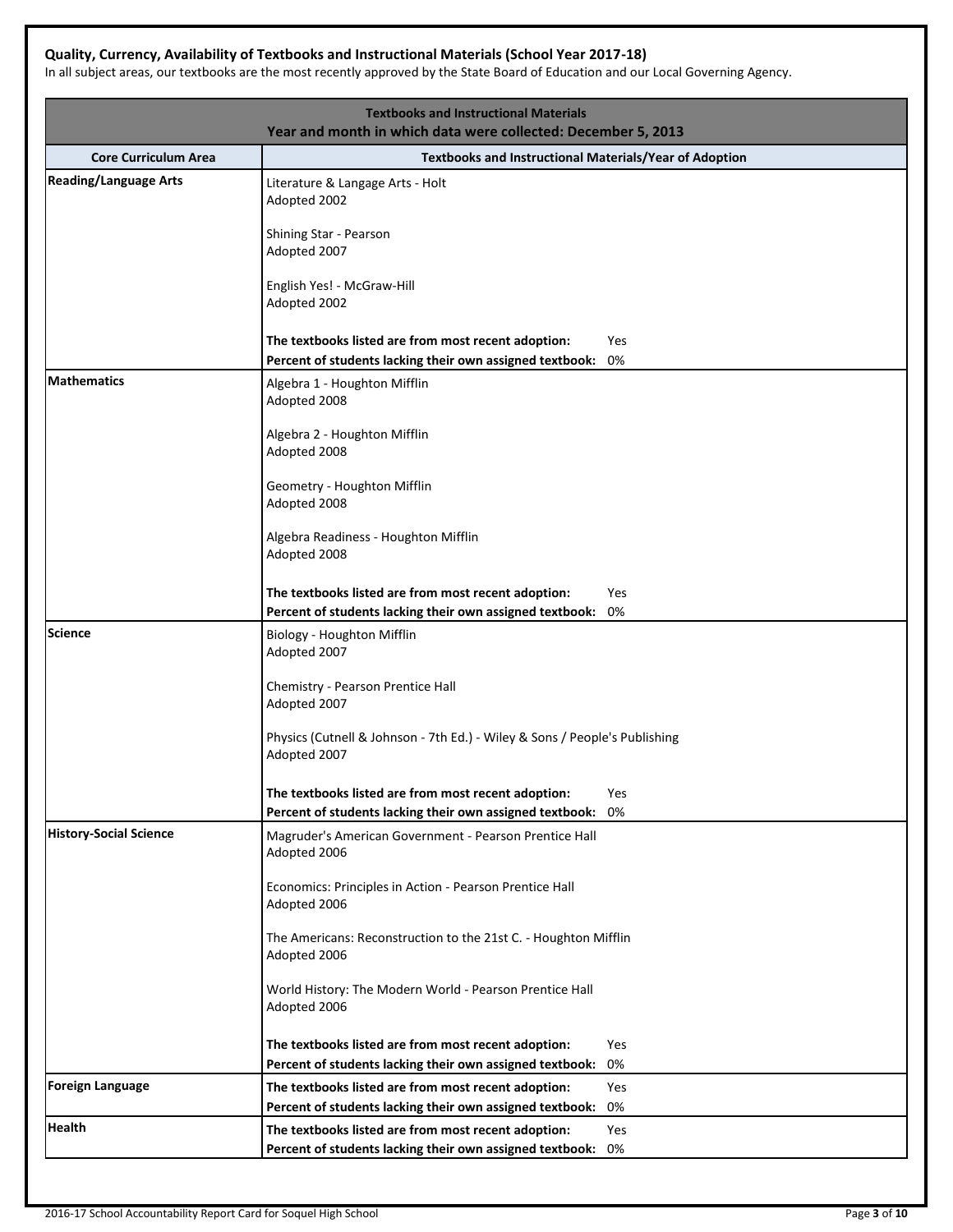| <b>Textbooks and Instructional Materials</b><br>Year and month in which data were collected: December 5, 2013 |                                                             |     |  |  |  |  |  |
|---------------------------------------------------------------------------------------------------------------|-------------------------------------------------------------|-----|--|--|--|--|--|
| <b>Textbooks and Instructional Materials/Year of Adoption</b><br><b>Core Curriculum Area</b>                  |                                                             |     |  |  |  |  |  |
| <b>Visual and Performing Arts</b>                                                                             | The textbooks listed are from most recent adoption:         | Yes |  |  |  |  |  |
|                                                                                                               | Percent of students lacking their own assigned textbook: 0% |     |  |  |  |  |  |
| Science Laboratory Equipment                                                                                  | N/A                                                         |     |  |  |  |  |  |
|                                                                                                               | The textbooks listed are from most recent adoption:         | N/A |  |  |  |  |  |
|                                                                                                               | Percent of students lacking their own assigned textbook: 0  |     |  |  |  |  |  |

Note: Cells with N/A values do not require data.

# **School Facility Conditions and Planned Improvements (Most Recent Year)**

Overall rating of the eight categories on the FIT report deems our school 96.91% or in "Good" condition.

The school meets most or all standards of good repair. Deficiencies noted, if any, are not significant and/or impact a very small area of the school - Rating is Exemplary.

The school is maintained in good repair with a number of non-critical deficiencies noted. These deficiencies are isolated, and/or resulting from minor wear and tear, and/or in the process of being mitigated - Rating is Good.

The school is not in good repair. Some deficiencies noted are critical and/or widespread. Repairs and/or additional maintenance are necessary in several areas of the school site - Rating is Fair.

The school facilities are in poor condition. Deficiencies of various degrees have been noted throughout the site. Major repairs and maintenance are necessary throughout the campus - Rating is Poor.

| <b>School Facility Good Repair Status (Most Recent Year)</b><br>Year and month in which data were collected: 12/5/2016 |              |                      |  |                                                                                                                                                                                                                               |  |  |
|------------------------------------------------------------------------------------------------------------------------|--------------|----------------------|--|-------------------------------------------------------------------------------------------------------------------------------------------------------------------------------------------------------------------------------|--|--|
|                                                                                                                        |              | <b>Repair Status</b> |  | <b>Repair Needed and</b>                                                                                                                                                                                                      |  |  |
| <b>System Inspected</b>                                                                                                | Good         | Fair<br>Poor         |  | <b>Action Taken or Planned</b>                                                                                                                                                                                                |  |  |
| Systems:<br>Gas Leaks, Mechanical/HVAC, Sewer                                                                          | X            |                      |  |                                                                                                                                                                                                                               |  |  |
| Interior:<br><b>Interior Surfaces</b>                                                                                  | $\mathsf{x}$ |                      |  | RM 312: BOOKCASE NEEDS TO BE<br>SECURED ON THE BACK WALL                                                                                                                                                                      |  |  |
| <b>Cleanliness:</b><br>Overall Cleanliness, Pest/ Vermin Infestation                                                   | $\mathsf{X}$ |                      |  |                                                                                                                                                                                                                               |  |  |
| <b>Electrical:</b><br>Electrical                                                                                       | $\mathsf{X}$ |                      |  | <b>BOYS LOCKER ROOM: THE BATHROOM</b><br><b>FAN IS NOT WORKING</b><br>GIRLS RESTROOM: 1 LIGHT BULB OUT /<br>TOILET IS SLOW FLUSHING<br>RM 202: OUTLET ON THE WALL IS NOT<br><b>WORKING</b>                                    |  |  |
| <b>Restrooms/Fountains:</b><br>Restrooms, Sinks/ Fountains                                                             |              | $\mathsf{X}$         |  | GIRLS LOCKER ROOM: TOILET IS LEAKING<br>GIRLS RESTROOM: 1 LIGHT BULB OUT /<br>TOILET IS SLOW FLUSHING<br>MTEAL SHOP: SINK IS LEAKING<br>RM 203: SINK IS LEAKING<br>RM 223: WORK STATIONS 5 AND 9 HAVE<br><b>LEAKY FAUCETS</b> |  |  |
| Safety:<br>Fire Safety, Hazardous Materials                                                                            | $\mathsf{x}$ |                      |  | RM 116: FIRE EXTINGUISHER NOT SIGNED                                                                                                                                                                                          |  |  |
| Structural:<br>Structural Damage, Roofs                                                                                | X            |                      |  | RM 206:<br>RM 321:<br>RM 602: FLOOR TILES ARE BROKEN<br>WOOD SHOP: BUBBLE OF PAINT ON THE<br><b>CEILING</b>                                                                                                                   |  |  |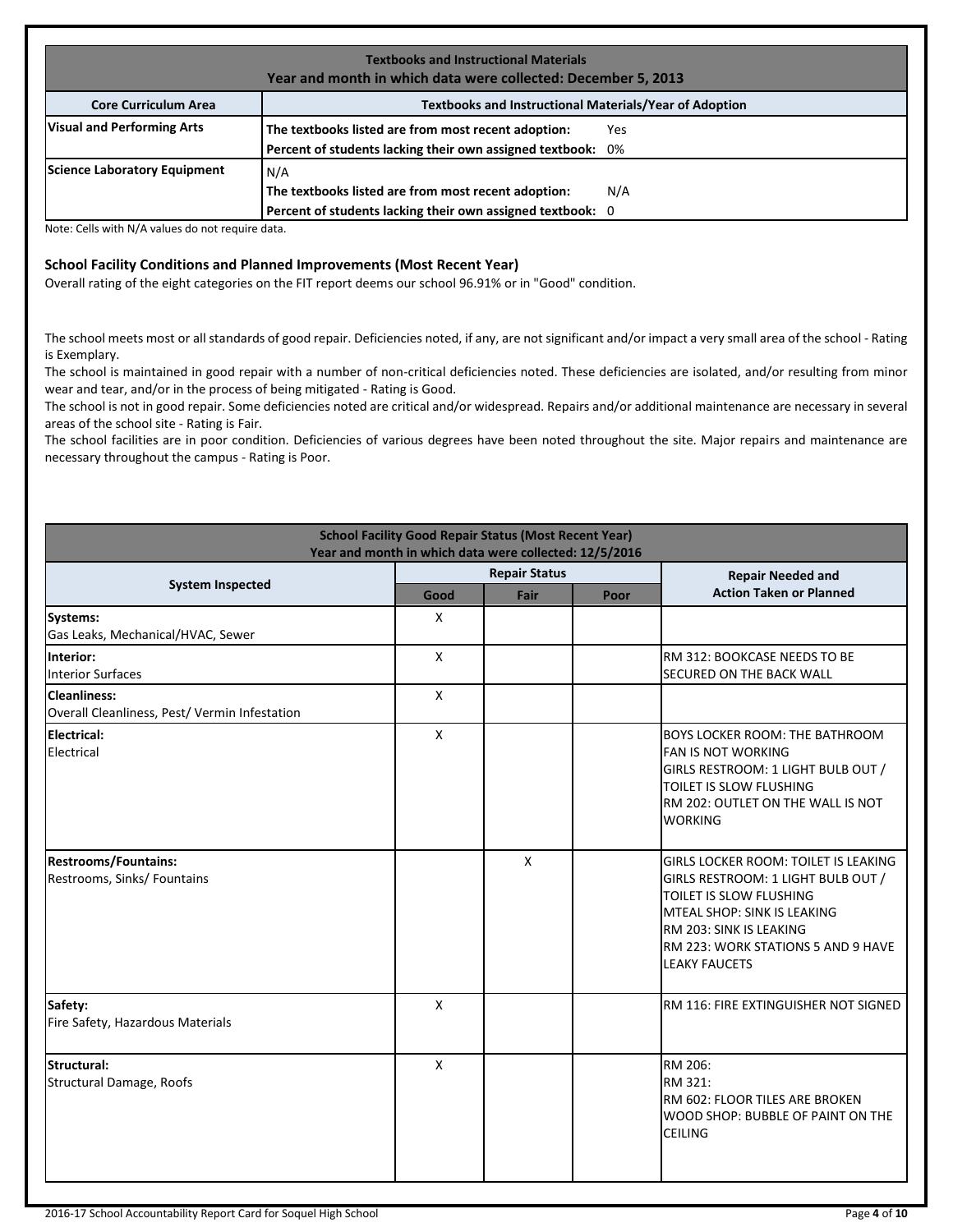| <b>School Facility Good Repair Status (Most Recent Year)</b><br>Year and month in which data were collected: 12/5/2016 |                      |      |      |  |                          |                                                                                                                                                  |  |
|------------------------------------------------------------------------------------------------------------------------|----------------------|------|------|--|--------------------------|--------------------------------------------------------------------------------------------------------------------------------------------------|--|
| <b>System Inspected</b>                                                                                                | <b>Repair Status</b> |      |      |  | <b>Repair Needed and</b> |                                                                                                                                                  |  |
|                                                                                                                        | Good                 |      | Fair |  | Poor                     | <b>Action Taken or Planned</b>                                                                                                                   |  |
| External:<br>Playground/School Grounds, Windows/Doors/Gates/Fences                                                     | X                    |      |      |  |                          | <b>JADMINISTRATION: DOOR DOES NOT</b><br><b>ICLOSE PROPERLY</b><br><b>IRM 117 TEACHER LOUNGE: DOOR DOES</b><br><b>INOT OPEN FROM THE HALLWAY</b> |  |
| <b>Overall Rating</b>                                                                                                  | <b>Exemplary</b>     | Good | Fair |  | Poor                     |                                                                                                                                                  |  |
|                                                                                                                        |                      | Χ    |      |  |                          |                                                                                                                                                  |  |

# **B. Pupil Outcomes**

#### **State Priority: Pupil Achievement**

The SARC provides the following information relevant to the State priority: Pupil Achievement (Priority 4):

- Statewide assessments (i.e., California Assessment of Student Performance and Progress [CAASPP] System, which includes the Smarter Balanced Summative Assessments for students in the general education population and the California Alternate Assessments [CAAs] for English language arts/literacy [ELA] and mathematics given in grades three through eight and grade eleven. The CAAs have replaced the California Alternate Performance Assessment [CAPA] for ELA and mathematics, which were eliminated in 2015. Only eligible students may participate in the administration of the CAAs. CAA items are aligned with alternate achievement standards, which are linked with the Common Core State Standards [CCSS] for students with significant cognitive disabilities); and
- The percentage of students who have successfully completed courses that satisfy the requirements for entrance to the University of California and the California State University, or career technical education sequences or programs of study

| 2016-17 CAASPP Results for All Students |                                                                                       |           |           |                 |           |              |  |  |
|-----------------------------------------|---------------------------------------------------------------------------------------|-----------|-----------|-----------------|-----------|--------------|--|--|
|                                         | Percent of Students Meeting or Exceeding the State Standards<br>$(grades 3-8 and 11)$ |           |           |                 |           |              |  |  |
| <b>Subject</b>                          | <b>School</b>                                                                         |           |           | <b>District</b> |           | <b>State</b> |  |  |
|                                         | 15-16                                                                                 | $16 - 17$ | $15 - 16$ | $16 - 17$       | $15 - 16$ | $16 - 17$    |  |  |
| ELA                                     | 60                                                                                    | 68        | 59<br>60  |                 | 48        | 48           |  |  |
| Math                                    | 36                                                                                    | 31        | 45        | 42              | 36        | 37           |  |  |

Percentages are not calculated when the number of students tested is ten or less, either because the number of students in this category is too small for statistical accuracy or to protect student privacy.

| <b>CAASPP Test Results in Science for All Students</b>                                              |               |           |                                 |          |       |       |  |  |
|-----------------------------------------------------------------------------------------------------|---------------|-----------|---------------------------------|----------|-------|-------|--|--|
| Percent of Students Scoring at Proficient or Advanced<br>(meeting or exceeding the state standards) |               |           |                                 |          |       |       |  |  |
| Subject                                                                                             | <b>School</b> |           | <b>District</b><br><b>State</b> |          |       |       |  |  |
|                                                                                                     | 14-15         | $15 - 16$ | $15 - 16$<br>14-15              |          | 14-15 | 15-16 |  |  |
| <b>Science</b>                                                                                      | 63            | 59        | 70                              | 56<br>64 |       |       |  |  |

Note: Science test results include California Standards Tests (CSTs), California Modified Assessment (CMA), and California Alternate Performance Assessment (CAPA) in grades five, eight, and ten.

Note: Scores are not shown when the number of students tested is ten or less, either because the number of students in this category is too small for statistical accuracy or to protect student privacy.

Note: The 2016-17 data are not available. The California Department of Education is developing a new science assessment based on the Next Generation Science Standards for California Public Schools (CA NGSS). The new California Science Test (CAST) was piloted in spring 2017. The CST and CMA for Science will no longer be administered.

| Grade           | 2016-17 Percent of Students Meeting Fitness Standards |        |  |  |  |  |
|-----------------|-------------------------------------------------------|--------|--|--|--|--|
| Level<br>4 of 6 | 5 of 6                                                | 6 of 6 |  |  |  |  |
| 16.5            | วว ว                                                  |        |  |  |  |  |

Percentages are not calculated when the number of students tested is ten or less, either because the number of students in this category is too small for statistical accuracy or to protect student privacy.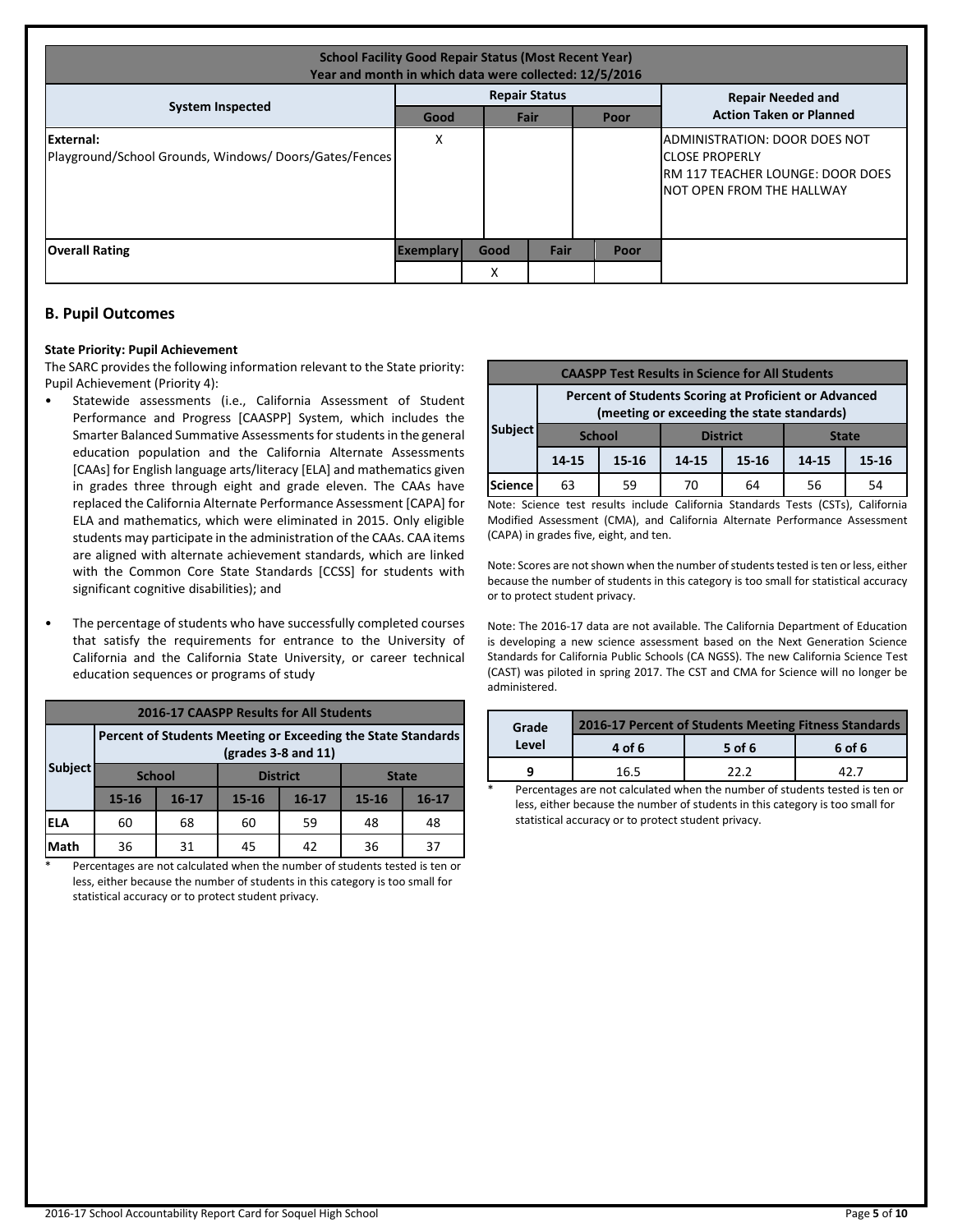| 2015-16 CAASPP Results by Student Group<br>Science (grades 5, 8, and 10) |                           |                   |                            |                               |  |  |  |
|--------------------------------------------------------------------------|---------------------------|-------------------|----------------------------|-------------------------------|--|--|--|
|                                                                          | <b>Number of Students</b> |                   | <b>Percent of Students</b> |                               |  |  |  |
| Group                                                                    | <b>Enrolled</b>           | with Valid Scores | w/ Valid Scores            | <b>Proficient or Advanced</b> |  |  |  |
| <b>All Students</b>                                                      | 256                       | 252               | 98.4                       | 58.7                          |  |  |  |
| Male                                                                     | 141                       | 137               | 97.2                       | 62.8                          |  |  |  |
| Female                                                                   | 115                       | 115               | 100.0                      | 53.9                          |  |  |  |
| <b>Hispanic or Latino</b>                                                | 98                        | 98                | 100.0                      | 44.9                          |  |  |  |
| <b>White</b>                                                             | 130                       | 127               | 97.7                       | 66.9                          |  |  |  |
| <b>Two or More Races</b>                                                 | 16                        | 16                | 100.0                      | 75.0                          |  |  |  |
| <b>Socioeconomically Disadvantaged</b>                                   | 95                        | 93                | 97.9                       | 40.9                          |  |  |  |
| <b>English Learners</b>                                                  | 13                        | 13                | 100.0                      |                               |  |  |  |
| <b>Students with Disabilities</b>                                        | 21                        | 19                | 90.5                       | 15.8                          |  |  |  |

Science test results include CSTs, CMA, and CAPA in grades five, eight, and ten. The "Proficient or Advanced" is calculated by taking the total number of students who scored at Proficient or Advanced on the science assessment divided by the total number of students with valid scores. Scores are not shown when the number of students tested is ten or less, either because the number of students in this category is too small for statistical accuracy or to protect student privacy.

| School Year 2016-17 CAASPP Assessment Results - English Language Arts (ELA)<br>Disaggregated by Student Groups, Grades Three through Eight and Eleven |                                   |                                |                          |                                   |  |
|-------------------------------------------------------------------------------------------------------------------------------------------------------|-----------------------------------|--------------------------------|--------------------------|-----------------------------------|--|
| <b>Student Group</b>                                                                                                                                  | <b>Total</b><br><b>Enrollment</b> | <b>Number</b><br><b>Tested</b> | Percent<br><b>Tested</b> | Percent<br><b>Met or Exceeded</b> |  |
| <b>All Students</b>                                                                                                                                   | 224                               | 211                            | 94.2                     | 67.77                             |  |
| Male                                                                                                                                                  | 132                               | 122                            | 92.42                    | 63.11                             |  |
| Female                                                                                                                                                | 92                                | 89                             | 96.74                    | 74.16                             |  |
| <b>Black or African American</b>                                                                                                                      | $\overline{\phantom{m}}$          | $-$                            | --                       | $-$                               |  |
| American Indian or Alaska Native                                                                                                                      | $\overline{\phantom{a}}$          | ۰.                             | --                       | --                                |  |
| Asian                                                                                                                                                 | $-$                               | $-$                            | $-$                      | $\overline{a}$                    |  |
| <b>Filipino</b>                                                                                                                                       | $-$                               | $- -$                          | $- -$                    | --                                |  |
| <b>Hispanic or Latino</b>                                                                                                                             | 87                                | 84                             | 96.55                    | 57.14                             |  |
| White                                                                                                                                                 | 109                               | 102                            | 93.58                    | 72.55                             |  |
| <b>Two or More Races</b>                                                                                                                              | 17                                | 15                             | 88.24                    | 93.33                             |  |
| <b>Socioeconomically Disadvantaged</b>                                                                                                                | 80                                | 76                             | 95                       | 55.26                             |  |
| <b>English Learners</b>                                                                                                                               | 19                                | 18                             | 94.74                    | 5.56                              |  |
| <b>Foster Youth</b>                                                                                                                                   | $\overline{\phantom{a}}$          | ۰.                             | --                       | $\overline{\phantom{a}}$          |  |

Note: ELA test results include the Smarter Balanced Summative Assessment and the CAA. The "Percent Met or Exceeded" is calculated by taking the total number of students who met or exceeded the standard on the Smarter Balanced Summative Assessment plus the total number of students who met the standard (i.e., achieved Level 3–Alternate) on the CAAs divided by the total number of students who participated in both assessments.

Note: Double dashes (--) appear in the table when the number of students is ten or less, either because the number of students in this category is too small for statistical accuracy or to protect student privacy.

Note: The number of students tested includes all students who participated in the test whether they received a score or not; however, the number of students tested is not the number that was used to calculate the achievement level percentages. The achievement level percentages are calculated using only students who received scores.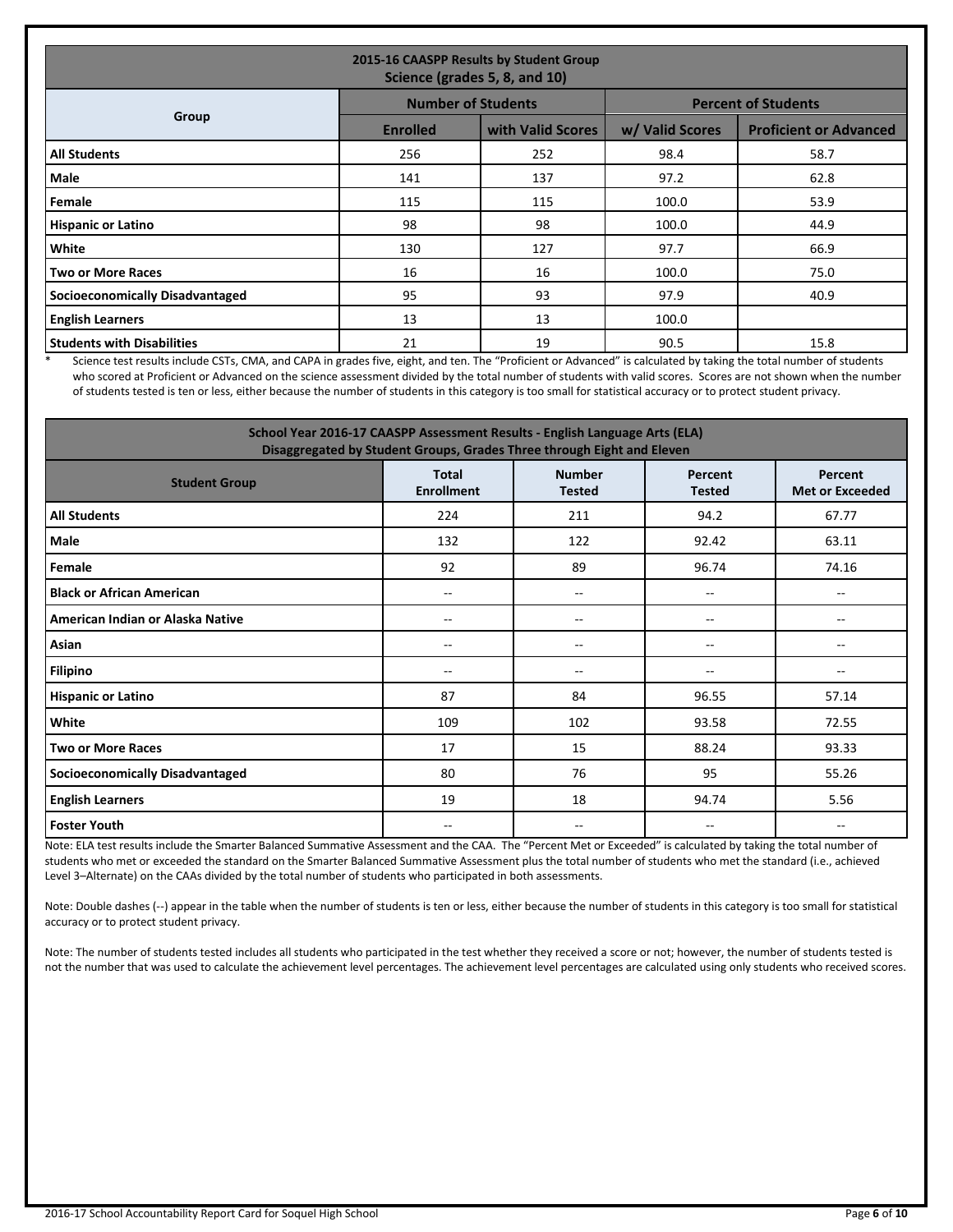| <b>School Year 2016-17 CAASPP Assessment Results - Mathematics</b><br>Disaggregated by Student Groups, Grades Three through Eight and Eleven |                                   |                                |                          |                                       |  |
|----------------------------------------------------------------------------------------------------------------------------------------------|-----------------------------------|--------------------------------|--------------------------|---------------------------------------|--|
| <b>Student Group</b>                                                                                                                         | <b>Total</b><br><b>Enrollment</b> | <b>Number</b><br><b>Tested</b> | Percent<br><b>Tested</b> | Percent<br><b>Met or Exceeded</b>     |  |
| <b>All Students</b>                                                                                                                          | 224                               | 211                            | 94.2                     | 31.28                                 |  |
| <b>Male</b>                                                                                                                                  | 132                               | 122                            | 92.42                    | 33.61                                 |  |
| Female                                                                                                                                       | 92                                | 89                             | 96.74                    | 28.09                                 |  |
| <b>Black or African American</b>                                                                                                             | $-$                               | --                             | --                       | $\overline{\phantom{a}}$              |  |
| American Indian or Alaska Native                                                                                                             | --                                | --                             | --                       | --                                    |  |
| Asian                                                                                                                                        | --                                | --                             | --                       | $\hspace{0.05cm}$ – $\hspace{0.05cm}$ |  |
| <b>Filipino</b>                                                                                                                              | --                                | --                             | --                       | --                                    |  |
| <b>Hispanic or Latino</b>                                                                                                                    | 87                                | 84                             | 96.55                    | 21.43                                 |  |
| White                                                                                                                                        | 109                               | 102                            | 93.58                    | 35.29                                 |  |
| <b>Two or More Races</b>                                                                                                                     | 17                                | 15                             | 88.24                    | 60                                    |  |
| <b>Socioeconomically Disadvantaged</b>                                                                                                       | 80                                | 76                             | 95                       | 15.79                                 |  |
| <b>English Learners</b>                                                                                                                      | 19                                | 18                             | 94.74                    | 0                                     |  |
| <b>Foster Youth</b>                                                                                                                          | $-$                               | --                             | --                       | $- -$                                 |  |

Note: Mathematics test results include the Smarter Balanced Summative Assessment and the CAA. The "Percent Met or Exceeded" is calculated by taking the total number of students who met or exceeded the standard on the Smarter Balanced Summative Assessment plus the total number of students who met the standard (i.e., achieved Level 3–Alternate) on the CAAs divided by the total number of students who participated in both assessments.

Note: Double dashes (--) appear in the table when the number of students is ten or less, either because the number of students in this category is too small for statistical accuracy or to protect student privacy.

Note: The number of students tested includes all students who participated in the test whether they received a score or not; however, the number of students tested is not the number that was used to calculate the achievement level percentages. The achievement level percentages are calculated using only students who received scores.

# **C. Engagement**

## **State Priority: Parental Involvement**

The SARC provides the following information relevant to the State priority: Parental Involvement (Priority 3):

• Efforts the school district makes to seek parent input in making decisions for the school district and each schoolsite.

#### **Opportunities for Parental Involvement (School Year 2017-18)**

Family Involvement:

Soquel High School is served by various parent and community organizations. The Soquel High Fund is a 501c3 foundation established to support our academic, arts, and athletic programs. In addition to fundraising, the Soquel High Fund supports our alumni network. Other parent organizations include the Soquel Music Foundation and the Soquel Sports Foundation. The Green Manufacturing, Engineering, and Construction Academy (GMEC) plans to develop a parent advisory group within the next three years.

Another active parent group is the English Learners Advisory Committee (ELAC). These meetings are driven by parents of students with Limited English Proficiency (LEP). Parent leaders are chosen in an annual officer election. ELAC officers plan meeting topics such as SHS course offerings, test preparation, college applications and financial aid, using Infinite Campus or Illuminate to monitor student progress, and more. Last year, AP Spanish 4 students presented to the ELAC committee about the needs to Hispanic or Latino and LEP students at Soquel High. ELAC parents also serve the school by providing dinner at Back to School Night and hosting an annual holiday celebration and awards for students who reclassify from LEP to Fluent English Proficient.

Parent leaders can also partner with school staff leaders and participate on the School Site Council and District Advisory Committee. Those leadership teams monitor student achievement and allocate resources in order to best meet student needs.

Parents who are not involved in formal organizations have a variety of other opportunities to connect with Soquel High School. Families assist with sports, clubs, and extracurricular activities. Additionally, parents are apprised of school events on Soquel High School's website, online calendar, and weekly parent newsletter Knight Notes. Families can also meet their student's teachers, counselors, and administrators at the annual Back to School Night.

There are various ways for families to use technology to monitor their student's academic achievement. Parents and students can use the Illuminate app to monitor grades and attendance. Many teachers use Google Classrooms to communicate with students and their families. The school website also lists teacher's websites, email, and school phone numbers so families can easily communicate with faculty.

Parents can offer additional feedback to our school via electronic surveys. The district offered an electronic survey before the most recent LCAP. Soquel High offered an electronic survey in preparation for this Self Study. 122 parents participated.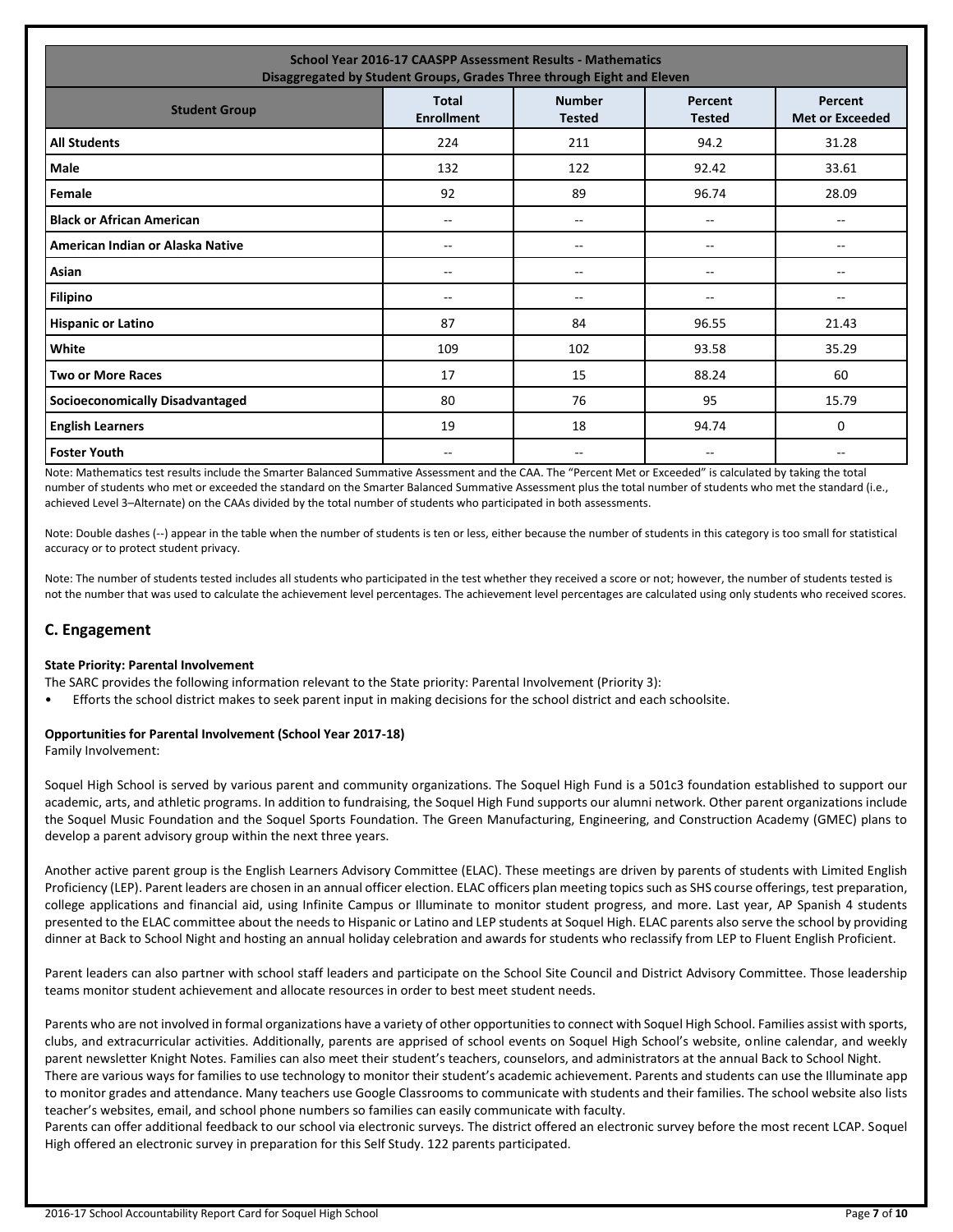#### **State Priority: School Climate**

The SARC provides the following information relevant to the State priority: School Climate (Priority 6):

- Pupil suspension rates;
- Pupil expulsion rates; and
- Other local measures on the sense of safety.

#### **School Safety Plan**

The Comprehensive Safety Plan (CSP) for 2017-2018 was reviewed by our School Site Council in detail on April 14, 2017. Due to the nature of our CSP and inclusion of data related to attendance, the School Site Council was concerned with what some perceived as contradictory data related to attendance. Since the Administration was asking for funding for an increase in a part-time counselor that would be assisting in improving our attendance rates and working our English Learner Advisory Committee (ELAC), our School Site Council requested a postponement of the motion for this funding request until further data could be presented at the May 19th meeting of the Site Council. The Assistant Principal of Student Services prepared a comprehensive look at the attendance data in relationship to the other two comprehensive schools within our District. It was at this time, the apparent contradictory data issue was cleared and the motion for the additional funding for the part-time counselor was approved at the May 19, 2016 meeting.

Basic overview of the CSP is reviewed with the staff at the beginning of the school year and teachers can access an electronic copy of this complete plan in one of two locations. One is through their own Google Sites page where all information, such as the faculty handbook, CSP, and emergency related materials are stored and updated as necessary. The other location is the District Webpage where each teacher can compare all CSP's from each site within the District. Main conclusions for the CSP are taken from attendance, recent WASC three year review, California Healthy Kids Survey, and the Social Emotional Health Survey of 2016. All of this is seen through the lens of our Culture and Climate Action Plan, which parallels the most current WASC report findings. Our primary goal is to improve the culture and climate at Soquel High and develop and build caring relationships with families and students of our school.

| <b>Suspensions and Expulsions</b> |         |         |         |  |  |
|-----------------------------------|---------|---------|---------|--|--|
| <b>School</b>                     | 2014-15 | 2015-16 | 2016-17 |  |  |
| <b>Suspensions Rate</b>           | 0.8     | 4.3     | 4.1     |  |  |
| <b>Expulsions Rate</b>            | 0.1     | 0.7     | 0.2     |  |  |
| <b>District</b>                   | 2014-15 | 2015-16 | 2016-17 |  |  |
| <b>Suspensions Rate</b>           | 1.3     | 2.5     | 3.5     |  |  |
| <b>Expulsions Rate</b>            | 0.1     | 0.4     | 0.3     |  |  |
| <b>State</b>                      | 2014-15 | 2015-16 | 2016-17 |  |  |
| <b>Suspensions Rate</b>           | 3.8     | 3.7     | 3.6     |  |  |
| <b>Expulsions Rate</b>            | 0.1     | 0.1     | 0.1     |  |  |

# **D. Other SARC Information**

The information in this section is required to be in the SARC but is not included in the state priorities for LCFF.

| 2017-18 Federal Intervention Program                |               |                 |  |  |
|-----------------------------------------------------|---------------|-----------------|--|--|
| <b>Indicator</b>                                    | <b>School</b> | <b>District</b> |  |  |
| <b>Program Improvement Status</b>                   |               | Not In PI       |  |  |
| <b>First Year of Program Improvement</b>            |               |                 |  |  |
| Year in Program Improvement                         |               |                 |  |  |
| Number of Schools Currently in Program Improvement  |               |                 |  |  |
| Percent of Schools Currently in Program Improvement |               | 75              |  |  |

| <b>Academic Counselors and Other Support Staff at this School</b> |       |  |  |  |
|-------------------------------------------------------------------|-------|--|--|--|
| <b>Number of Full-Time Equivalent (FTE)</b>                       |       |  |  |  |
| <b>Academic Counselor</b>                                         | 3     |  |  |  |
| <b>Counselor (Social/Behavioral or Career Development)</b>        | O     |  |  |  |
| Library Media Teacher (Librarian)                                 |       |  |  |  |
| Library Media Services Staff (Paraprofessional)                   | .4375 |  |  |  |
| <b>Psychologist</b>                                               | 1     |  |  |  |
| <b>Social Worker</b>                                              | .1666 |  |  |  |
| <b>Nurse</b>                                                      | .25   |  |  |  |
| Speech/Language/Hearing Specialist                                | .5    |  |  |  |
| <b>Resource Specialist</b>                                        | 3     |  |  |  |
| Other<br>O                                                        |       |  |  |  |
| <b>Average Number of Students per Staff Member</b>                |       |  |  |  |
| <b>Academic Counselor</b>                                         | 372   |  |  |  |

One Full Time Equivalent (FTE) equals one staff member working full time; one FTE could also represent two staff members who each work 50 percent of full time.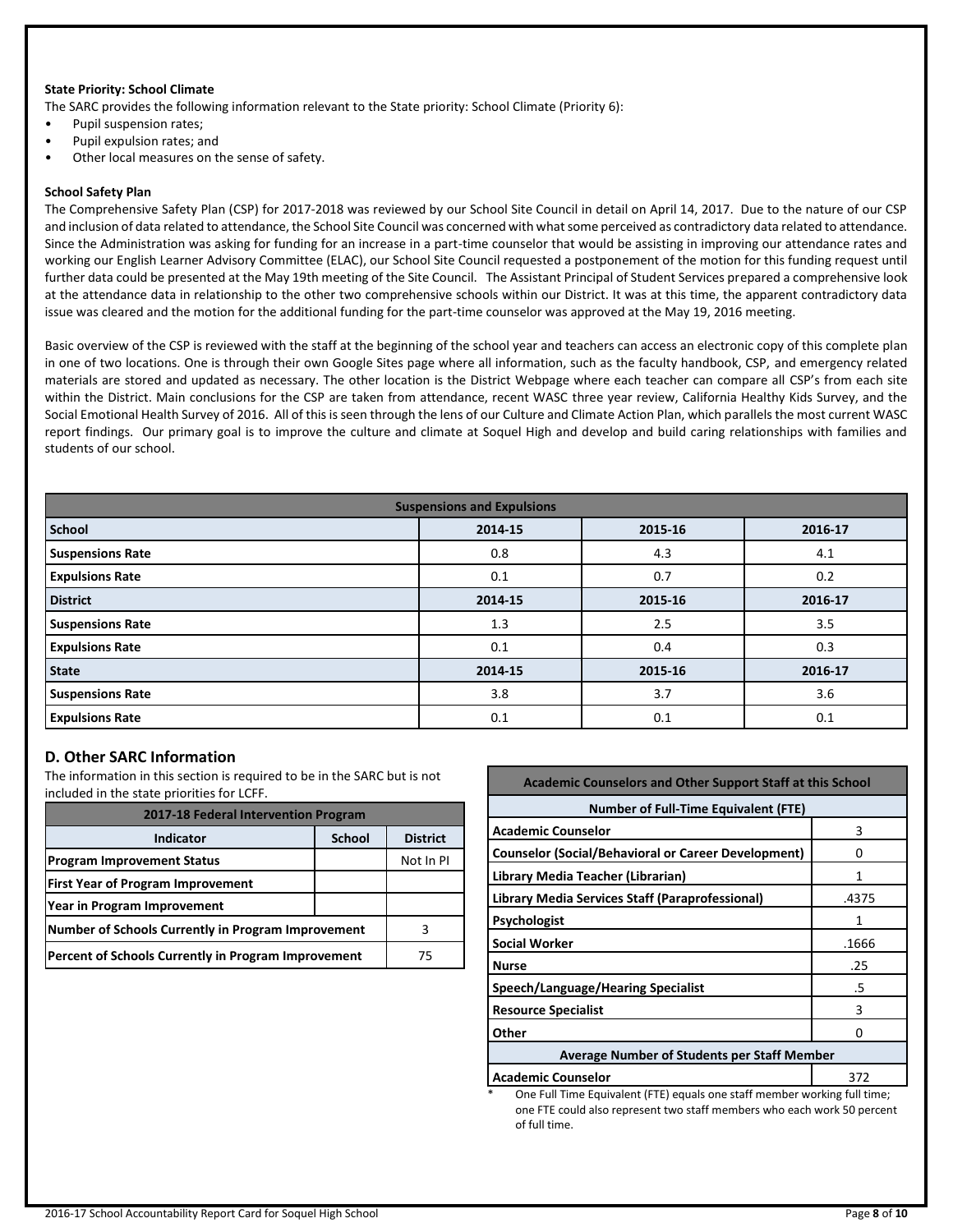| Average Class Size and Class Size Distribution (Secondary) |         |                           |         |         |                                |                   |         |         |         |         |                 |    |
|------------------------------------------------------------|---------|---------------------------|---------|---------|--------------------------------|-------------------|---------|---------|---------|---------|-----------------|----|
| <b>Number of Classrooms*</b>                               |         |                           |         |         |                                |                   |         |         |         |         |                 |    |
|                                                            |         | <b>Average Class Size</b> |         |         | $23 - 32$<br>$1 - 22$<br>$33+$ |                   |         |         |         |         |                 |    |
| <b>Subject</b>                                             | 2014-15 | 2015-16                   | 2016-17 | 2014-15 |                                | 2015-16   2016-17 | 2014-15 | 2015-16 | 2016-17 | 2014-15 | 2015-16 2016-17 |    |
| <b>English</b>                                             | 26      | 27                        | 26      | 11      | 10                             | 12                | 19      | 21      | 26      | 14      | 11              |    |
| <b>Mathematics</b>                                         | 25      | 27                        | 26      | 12      | 8                              | 9                 | 13      | 16      | 15      | 15      | 13              | 14 |
| <b>Science</b>                                             | 30      | 29                        | 31      | ∍       |                                |                   | 10      | 14      | 19      | 13      | 11              | 6  |
| <b>Social Science</b>                                      | 29      | 29                        | 29      | 3       | 6                              |                   | 14      | 8       | 13      | 12      | 15              | 12 |

\* Number of classes indicates how many classrooms fall into each size category (a range of total students per classroom). At the secondary school level, this information is reported by subject area rather than grade level.

# **Professional Development provided for Teachers**

Teacher leaders facilitate professional learning during department Professional Learning Communities. PLC work includes: Revising and developing pacing guides, creating and implementing common assessments to inform instruction and using data cycles (cycles of inquiry) to examine instructional strategies in order to improve outcomes for all students. We have also agreed upon ten School-wide Expectation (Tier I) including: 1. Updating Illuminate (our student information system) every two weeks; 2. Enter 'M' for Missing in Infinite Campus for all missing assignments, tests, and quizzes; 3. Posting daily Agendas; 4. Posting daily Learning and Language Goals; 5. Bell to Bell Instruction; 6. Peer Assessments; two observations per year. 7. Supporting struggling students by making contact with parents/guardians for all 'F' grades; 8. Restroom Protocol - only one student out at a time; 9. Caring Relationships - Team-building/Ice-breaker activities at beginning of school year; Attending IEPs, SST's, and 504 meetings, Speaking with student AND notifying counselor if notice that a student is withdrawn or there is a change in behavior. 10. Attend and participate in monthly PLCs.

Teachers leaders (SCIL) participate in 3-4 professional development days facilitated by district administration. They are also supported via monthly teacher leader/administrative meetings where questions and concerns are raised and support and guidance is offered by colleagues and administration. Teachers are also encouraged to attend conferences and trainings; funding is paid for by our school site budgets. However, the most helpful professional development and training some of our teachers receive comes from district coaches, on site RTI Math Coordinator, and on site Math Coach.

| FY 2015-16 Teacher and Administrative Salaries |                                   |                                                                  |  |  |  |
|------------------------------------------------|-----------------------------------|------------------------------------------------------------------|--|--|--|
| Category                                       | <b>District</b><br><b>Amount</b>  | <b>State Average for</b><br><b>Districts In Same</b><br>Category |  |  |  |
| <b>Beginning Teacher Salary</b>                |                                   |                                                                  |  |  |  |
| <b>Mid-Range Teacher Salary</b>                |                                   |                                                                  |  |  |  |
| <b>Highest Teacher Salary</b>                  |                                   |                                                                  |  |  |  |
| <b>Average Principal Salary (ES)</b>           |                                   |                                                                  |  |  |  |
| <b>Average Principal Salary (MS)</b>           |                                   |                                                                  |  |  |  |
| <b>Average Principal Salary (HS)</b>           |                                   |                                                                  |  |  |  |
| <b>Superintendent Salary</b>                   |                                   |                                                                  |  |  |  |
|                                                | <b>Percent of District Budget</b> |                                                                  |  |  |  |
| <b>Teacher Salaries</b>                        |                                   |                                                                  |  |  |  |
| <b>Administrative Salaries</b><br>.            |                                   |                                                                  |  |  |  |

| FY 2015-16 Expenditures Per Pupil and School Site Teacher Salaries |              |                                          |                           |          |  |
|--------------------------------------------------------------------|--------------|------------------------------------------|---------------------------|----------|--|
| Level                                                              |              | <b>Expenditures Per Pupil</b>            | Average<br><b>Teacher</b> |          |  |
|                                                                    | <b>Total</b> | <b>Unrestricted</b><br><b>Restricted</b> |                           |          |  |
| <b>School Site</b>                                                 | \$7,007      | \$1,190                                  | \$5,818                   | \$53,291 |  |
| <b>District</b>                                                    |              |                                          | \$6,111                   |          |  |
| <b>State</b>                                                       |              | \$6,574                                  |                           |          |  |
| <b>Percent Difference: School Site/District</b>                    |              |                                          | $-4.8$                    | $-12.0$  |  |
| Percent Difference: School Site/ State                             |              |                                          | $-11.5$                   |          |  |

Cells with  $\blacklozenge$  do not require data.

For detailed information on salaries, see the CDE Certificated Salaries & Benefits webpage a[t www.cde.ca.gov/ds/fd/cs/.](http://www.cde.ca.gov/ds/fd/cs/)

## **Types of Services Funded**

Expenditures of state and federal funds are defined by the Single Plan for Student Achievement, approved each year by our School Site Council. These funds pay the salary of our Counseling and Attendance Counselor, a PPS credentialed school counselor and also pay for AP/Honors and Gatekeeper A-G (Chemistry, Algebra 2, and Spanish 2) teachers to instruct and support struggling students during after school teaching sessions.